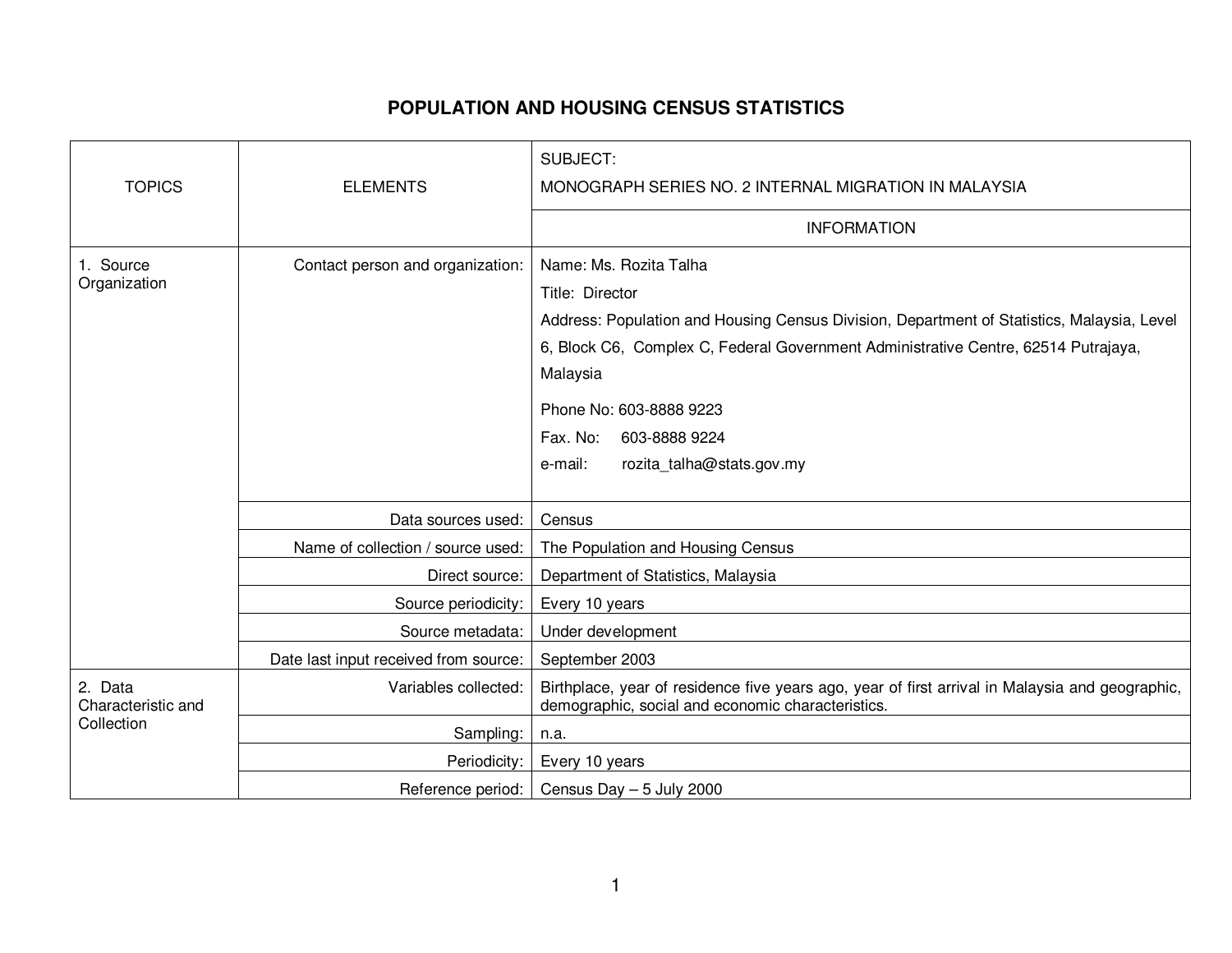|                                                               | Base period:                                  | 2000                                                                                                                                                                            |
|---------------------------------------------------------------|-----------------------------------------------|---------------------------------------------------------------------------------------------------------------------------------------------------------------------------------|
|                                                               | Date last updated:                            | 2000                                                                                                                                                                            |
|                                                               | Link to release calendar:                     | n.a.                                                                                                                                                                            |
|                                                               | Other data characteristics and<br>collection: | n.a.                                                                                                                                                                            |
| 3. Statistical<br>Population and<br>Scope of the Data         | Statistical population:                       | All Households                                                                                                                                                                  |
|                                                               | Geographical coverage:                        | Malaysia                                                                                                                                                                        |
|                                                               | Sector coverage:                              | n.a.                                                                                                                                                                            |
|                                                               | Institutional coverage:                       | n.a.                                                                                                                                                                            |
|                                                               | Item coverage                                 | n.a.                                                                                                                                                                            |
|                                                               | Population coverage:                          | Those whose current place of residence in Malaysia (at the Census 2000) were different<br>from their current usual place residence five years ago (Malaysian and Non-Malaysian) |
|                                                               | Product coverage:                             | n.a.                                                                                                                                                                            |
|                                                               | Other coverage:                               | n.a.                                                                                                                                                                            |
| 4. Statistical<br>Concepts and<br><b>Classifications Used</b> | Key statistical concepts used:                | Demography and Household concepts based on Principles and Recommendations for<br>Population and Housing Census, Revision 1 United Nation guidelines.                            |
|                                                               | Classifications used:                         | 1. Occupation classification in accordance with Malaysian Standard Classification of<br>Occupations, (MASCO) 1998.                                                              |
|                                                               |                                               | 2. Industry classification in accordance with Malaysia Standard Industrial Classification<br>(MSIC) 2000                                                                        |
| 5. Statistical<br>Computation and<br><b>Dissemination</b>     | Aggregation and consolidation:                | n.a.                                                                                                                                                                            |
|                                                               | Estimation:                                   | n.a.                                                                                                                                                                            |
|                                                               | Imputation:                                   | n.a.                                                                                                                                                                            |
|                                                               | Transformations:                              | n.a.                                                                                                                                                                            |
|                                                               | Validation:                                   | n.a.                                                                                                                                                                            |
|                                                               | Index type:                                   | n.a.                                                                                                                                                                            |
|                                                               | Weights:                                      | n.a.                                                                                                                                                                            |